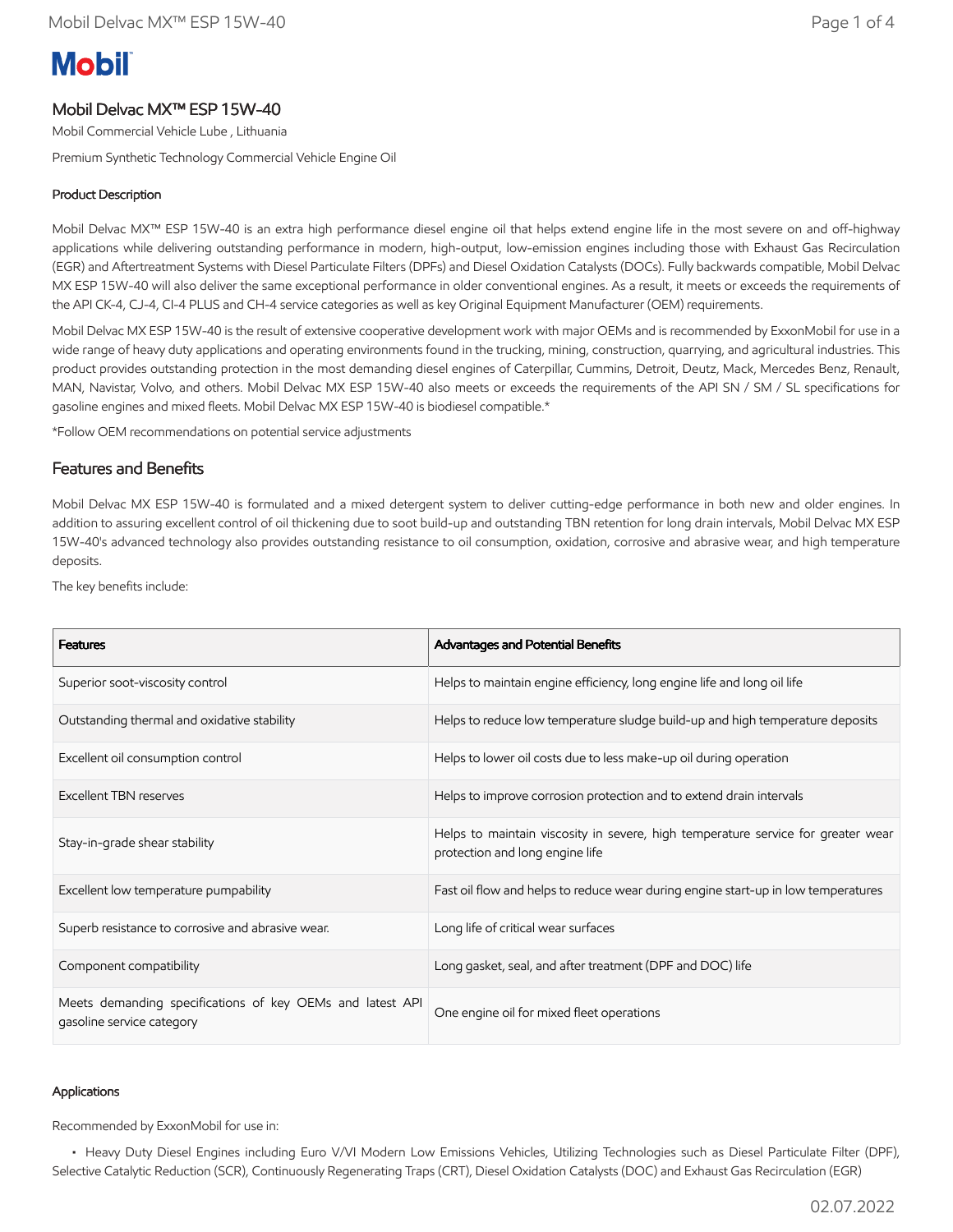• High-performance diesel applications including turbo-charged designs featuring EGR Technology and diesel applications using older, naturally aspirated conventional designs.

- On-highway heavy-duty trucking and off-highway including: construction, mining, quarrying, and agriculture.
- On-highway applications operating in both high speed/high load and short haul pick-up/delivery.
- Off-highway applications operating in severe low speed/heavy load conditions
- High performance gasoline engines and mixed fleet operations.
- Diesel-powered equipment from American, European and Japanese OEMs

#### Specifications and Approvals

| This product has the following approvals:   |
|---------------------------------------------|
| Detroit Detroit Fluids Specification 93K222 |
| Detroit Fluids Specification 93K218         |
| DEUTZ DQC II-10 LA                          |
| Mack EO-N Premium Plus 03                   |
| Mack EO-O Premium Plus                      |
| MACK EOS-4.5                                |
| MB-Approval 228.31                          |
| RENAULT TRUCKS RLD-3                        |
| VOLVO VDS-4.5                               |
| VOLVO VDS-4                                 |
| VOLVO VDS-3                                 |
| VOLVO VDS-2                                 |

| This product is recommended for use in applications requiring: |  |
|----------------------------------------------------------------|--|
| <b>MANM 3575</b>                                               |  |
| API CG-4                                                       |  |
| API CF-4                                                       |  |
| API CF-2                                                       |  |
| API CF                                                         |  |

This product meets or exceeds the requirements of:

API CK-4

API CJ-4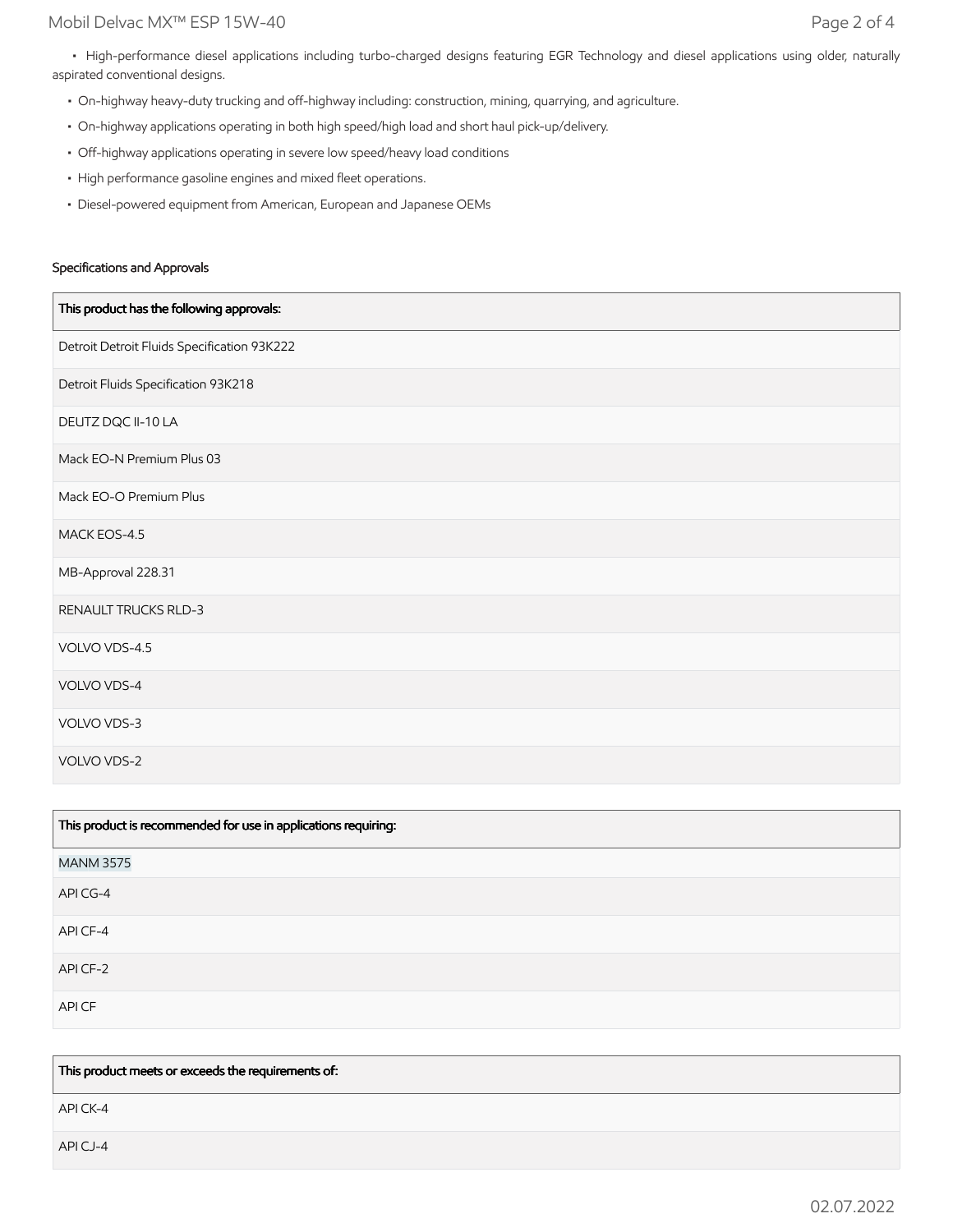| This product meets or exceeds the requirements of: |
|----------------------------------------------------|
| API CI-4 PLUS                                      |
| API CI-4                                           |
| API CH-4                                           |
| API SN                                             |
| API SM                                             |
| API SL                                             |
| CATERPILLAR ECF-3                                  |
| Cummins CES 20086                                  |
| ISUZU DEO (w/ DPD Equipped Vehicles)               |
| ACEA E7                                            |
| ACEA E9                                            |
| JASO DH-2                                          |

#### Properties and Specifications

| Property                                      |            |
|-----------------------------------------------|------------|
| Grade                                         | SAE 15W-40 |
| Ash, Sulfated, mass%, ASTM D874               | 0.9        |
| Flash Point, Cleveland Open Cup, °C, ASTM D92 | 225        |
| Kinematic Viscosity @ 100 C, mm2/s, ASTM D445 | 14.1       |
| Kinematic Viscosity @ 40 C, mm2/s, ASTM D445  | 109        |
| Pour Point, °C, ASTM D97                      | $-33$      |
| Total Base Number, mgKOH/g, ASTM D2896        | 9.8        |
| Viscosity Index, ASTM D2270                   | 130        |

#### Health and safety

.

Health and Safety recommendations for this product can be found on the Material Safety Data Sheet (MSDS) @ [http://www.msds.exxonmobil.com](http://www.msds.exxonmobil.com/psims/psims.aspx) /psims/psims.aspx

All trademarks used herein are trademarks or registered trademarks of Exxon Mobil Corporation or one of its subsidiaries unless indicated otherwise. 01-2022

Typical Properties are typical of those obtained with normal production tolerance and do not constitute a specification. Variations that do not affect product performance are to be expected during normal manufacture and at different blending locations. The information contained herein is subject to